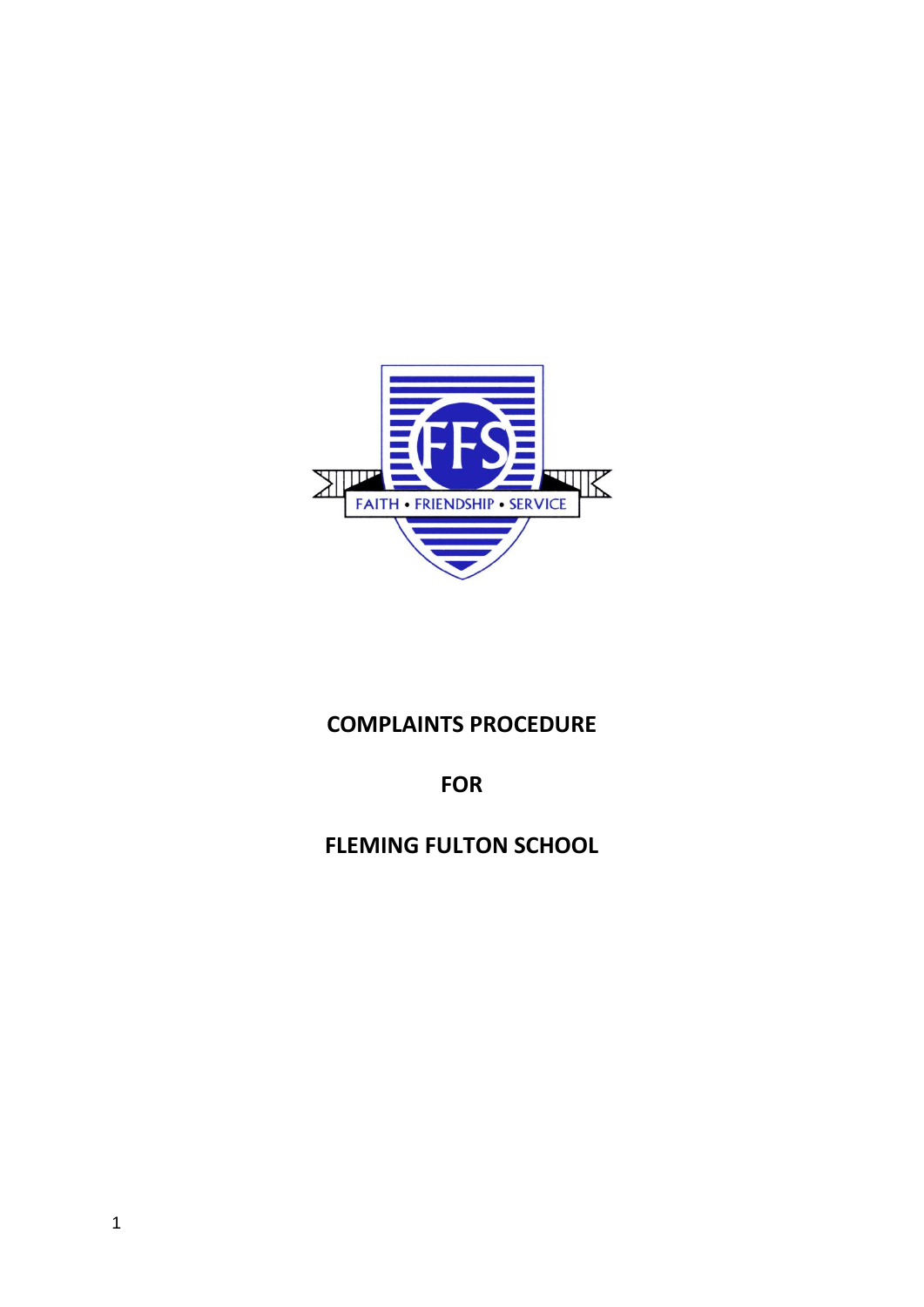# **CONTENTS**

- 1. Foreword
- 2. Aims of Complaints Procedure
- 3. School Complaints Procedure at a glance
- 4. Scope of Complaints Procedure
- 5. What to expect under this Procedure
- 6. Making a complaint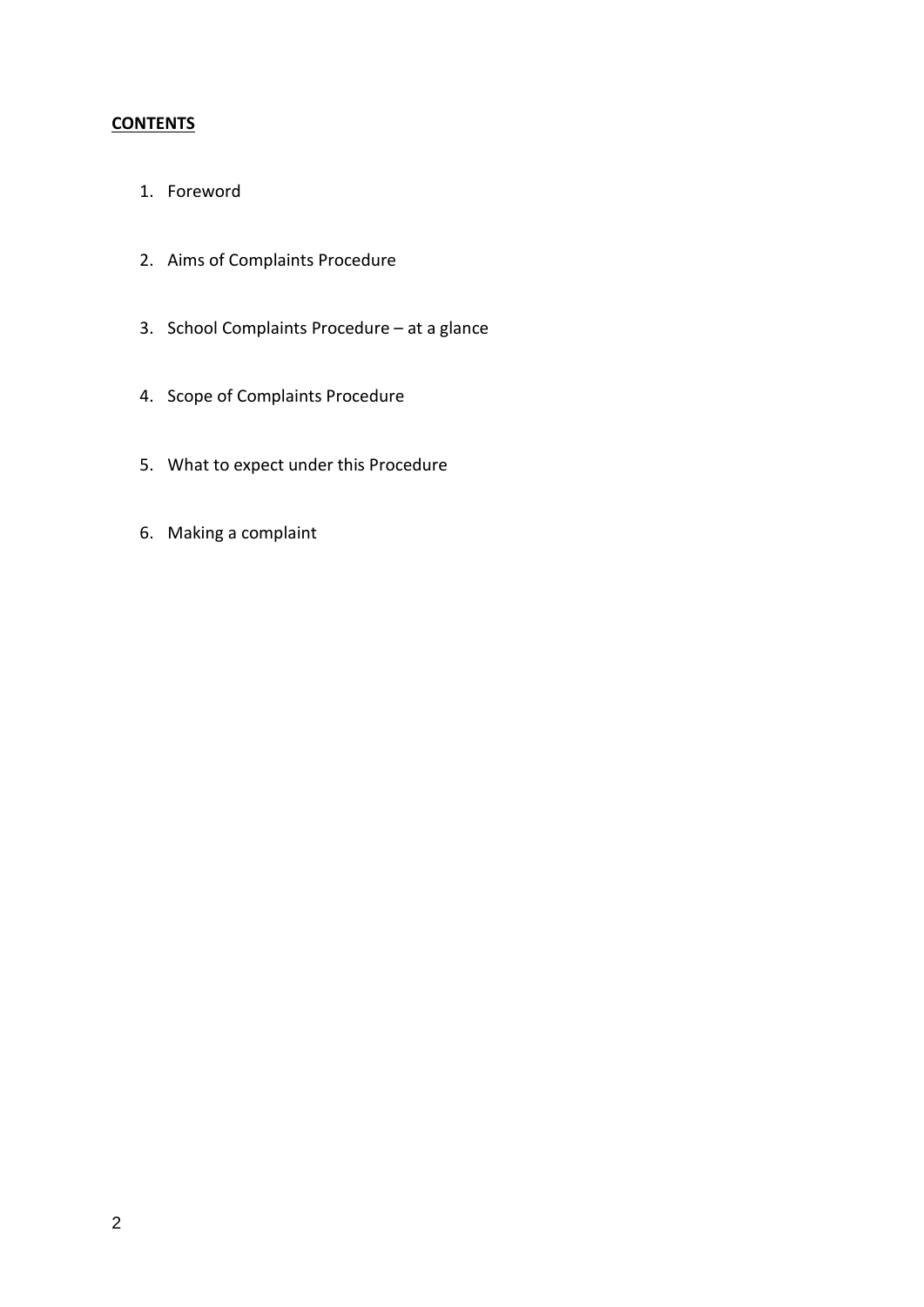# **1. FOREWORD**

#### *ETHOS*

We, at Fleming Fulton School, are passionate about providing holistic and challenging learning experiences in a supportive, creative and caring environment. *MISSION STATEMENT*

We are committed to pupils achieving to the best of their ability, creating independent learners by providing equality of opportunities for all.

At Fleming Fulton School we take complaints very seriously. We have the best interests of all our pupils and their families at the centre of all we do. In this regard, we encourage anyone with a concern to speak to us as soon as possible. If concerns are dealt with at an early stage, then they are more likely to be resolved and there is no unnecessary dissatisfaction.

Many issues can be addressed simply by talking to the relevant staff in school who will be happy to help. Open communication and regular engagement between the school staff and the wide range of users is vital to the effective management of the school.

We welcome open communication with our staff; you can speak to staff by contacting school office and asking to speak to class / form teacher, head of department, vice principal or principal.

*If you have any issues please talk to the teacher / head of year as soon as possible. Concerns about matters other than in the classroom should be raised with the Principal. We take all concerns seriously and make every effort to resolve matters as quickly as possible.* 

# **2. AIMS**

When dealing with complaints the school will:

- encourage resolution of all concerns as quickly as possible
- provide timely responses to concerns and complaints
- keep you informed of progress
- ensure a full and fair investigation of your complaint where appropriate
- have due regard for the rights and responsibilities of all parties involved
- respect confidentiality
- fully address complaints and provide an effective response
- take appropriate action to rectify the issue and prevent it happening again where appropriate
- be responsive to learning from outcomes which will inform and improve practice within the school.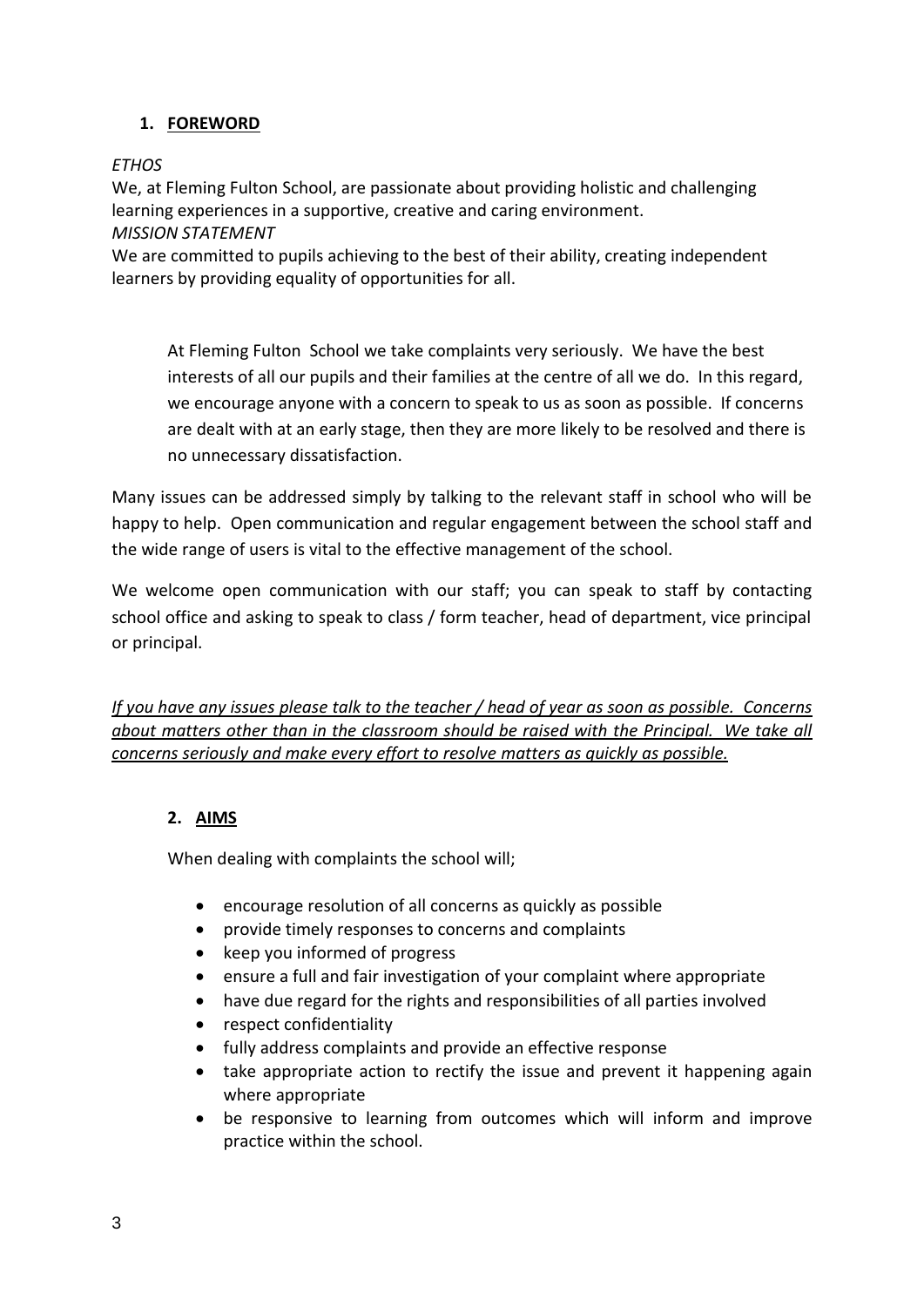A copy of this Procedure is available on the school's website or is available from the school on request.

# 3. **COMPLAINTS PROCEDURE –AT A GLANCE**



### **Time Limit**

Please contact the school as soon as possible, unless there are exceptional circumstances, complaints will normally only be considered within 6 months of origin of the complaint to the school.

### **Stage One**

When making a complaint, contact the school Principal who will arrange for the complaint to be investigated. *If the complaint is about the Principal, proceed to Stage Two.* The school requires complaints to be made in writing, where this may present difficulties, please contact the school which will make reasonable arrangements to support you with this process. *(see guidance notes for further information)*

Please provide as much information as possible including;

- name and contact details
- what the complaint is about
- what has already been done to try to resolve it and
- what you would like the school to do to resolve the complaint.

The complaint will normally be acknowledged within 5 school working days and a response normally made within 20 school working days of receipt of the complaint. This response will be issued in writing by the Principal and will indicate with reasons whether the complaint has been upheld, partially upheld or not upheld.

### *These timeframes may need to be reviewed if complaints are ongoing during school holiday periods.*

If you remain unhappy with the outcome at Stage 1, the complaint may be progressed to Stage 2 which is overseen by the Board of Governors.

#### **Stage Two**

If the complaint is unresolved after Stage One, write to the Chairperson of the Board of Governors *(care of the school and marked 'private and confidential').* Where this may present difficulties, please contact the school which will make reasonable arrangements to support the complainant with this process. The Chairperson will convene a committee to review the complaint. Please provide as much detail as possible as indicated above.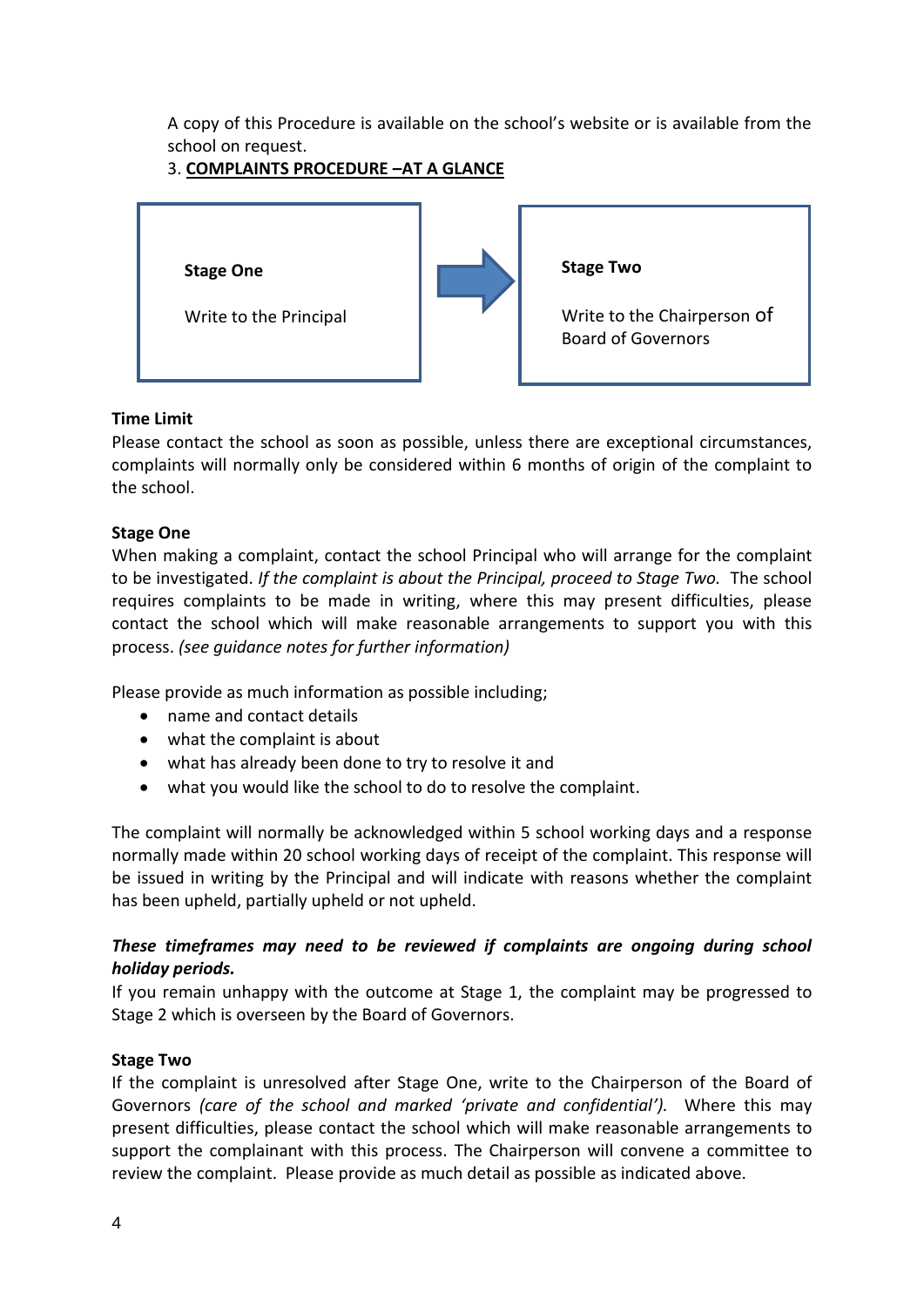The complaint will normally be acknowledged within 5 school working days and a final response normally made within 20 school working days from date of receipt of the complaint. The response will be issued in writing by the Chairperson of the committee. *These timeframes may need to be reviewed if complaints are ongoing during school holiday periods.*

**Northern Ireland Public Services Ombudsman (NIPSO)**

If following Stage Two you remain dissatisfied with the outcome of your complaint, you can refer the matter to the Office of the Northern Ireland Public Services Ombudsman (NIPSO).

The Ombudsman provides a free, independent and impartial service for handling complaints about schools in Northern Ireland. You have the right to complain to the Ombudsman if you feel that you have been treated unfairly or have received a poor service from a school and your complaint has not been resolved to your satisfaction.

A complaint should normally be referred to NIPSO within six months of the final response from the School. The school must advise in its concluding letter that the complaint may be referred to the NIPSO if you remain dissatisfied.

Contact details for NIPSO are:

**Northern Ireland Public Services Ombudsman** Office of the Northern Ireland Public Services Ombudsman Progressive House 33 Wellington Place Belfast BT1 6HN

Freepost: FREEPOST NIPSO

Telephone: 02890 233821 Freephone: 0800 34 34 24

Email: [nipso@nipso.org.uk](mailto:nipso@nipso.org.uk) Web: www.nipso.org.uk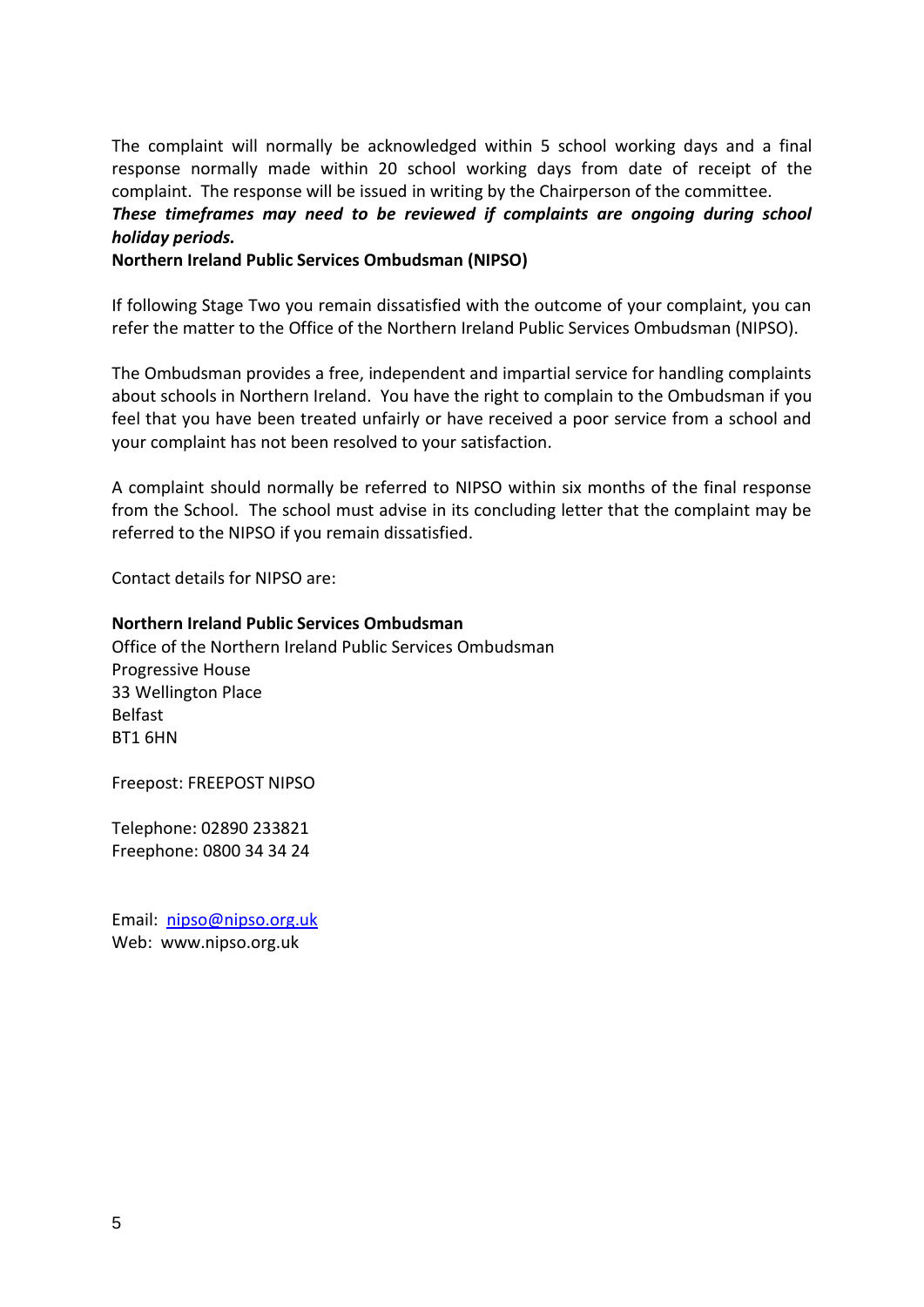## **3. SCOPE OF COMPLAINTS PROCEDURE**

**4.1** The Complaints Procedure sets out how any expression of dissatisfaction relating to the school will be managed. By taking concerns raised seriously at the earliest possible stage, it is hoped that issues can be resolved quickly and effectively.

# *Some examples of complaints dealt with;*

- not following school policy
- communication delays / lack of communication
- difficulties in staff / pupil relationships.

# **4.2 Complaints with separate established procedures**

Some examples of statutory procedures and appeal mechanisms are listed below. The list is not exhaustive. The Principal/ Chair of Governors will advise on the appropriate procedure to use when the complaint is raised.

### *Matters may still be referred to NIPSO, if it is felt that maladministration has occurred.*

| <b>Exceptions</b>                                                  | <b>Contact</b>                                                                                 |
|--------------------------------------------------------------------|------------------------------------------------------------------------------------------------|
| Admissions / Expulsions / Exclusion of<br>children from school     | Contact www.eani.org.uk Director of<br><b>Operations and Estates</b><br>Sara Long              |
| Statutory assessments of Special<br><b>Educational Needs (SEN)</b> | Contact www.eani.org.uk Director of<br>Children and Young People's Services Dr<br>Clare Mangan |
| <b>School Development Proposals</b>                                | Contact www.eani.org.uk Director of<br>Education<br>John Collings                              |
| Child Protection / Safeguarding                                    | Contact www.eani.org.uk Director of<br>Children and Young People's Services<br>Dr Clare Mangan |

**4.3** The school will not normally investigate anonymous complaints, unless deemed by the Chairperson of the Board of Governors to be of a serious nature. The decision of whether to deal with such complaints will be at the discretion of the Board of Governors.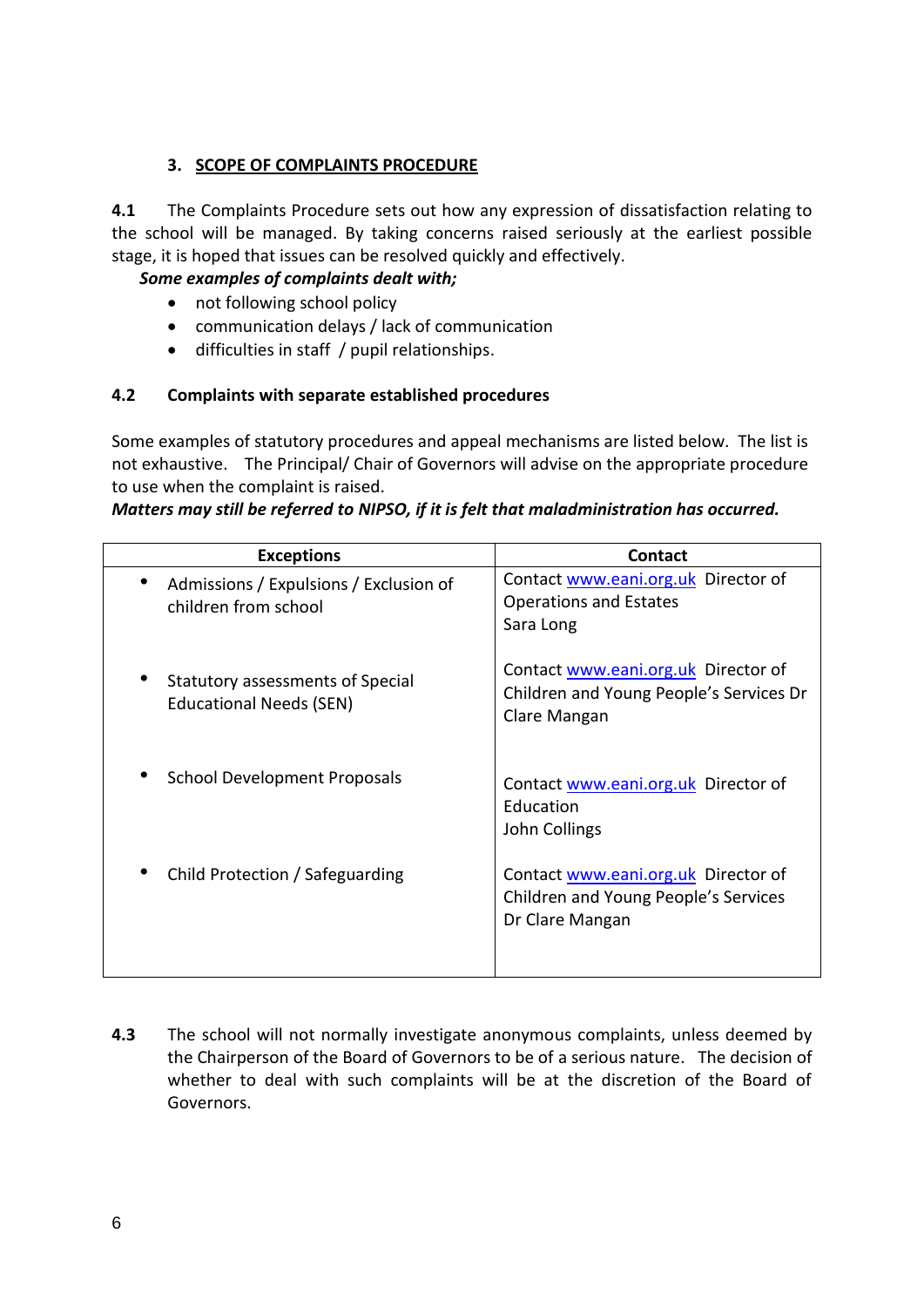#### **4. WHAT TO EXPECT UNDER THIS PROCEDURE**

#### **5.1 Your rights as a person making a complaint**

In dealing with complaint we will ensure;

- fair treatment
- courtesy
- a timely response
- accurate advice
- respect for privacy complaints will be treated as confidentially as possible allowing for the possibility of consultation with other appropriate parties about the complaint and
- clear reasons for decisions.

#### **5.2 Your responsibilities as a person making a complaint**

In making a complaint it is important to;

- raise issues in a timely manner
- treat our staff with respect and courtesy
- provide accurate and concise information in relation to the issues raised
- use these procedures fully and engage with them at the appropriate levels.

#### **5.3 Rights of parties involved during the investigation**

Where a meeting is arranged the complainant may be accompanied but not represented by another person.

This Procedure does not take away from the statutory rights of any of the participants.

#### **5.4 Timeframes**

Where concerns are raised with the relevant Teacher or Principal, a response will normally be provided during the meeting or within an agreed timeframe.

**Stage 1** – Normally acknowledge within 5 school working days, response normally within 20 school working days

**Stage 2** – Normally acknowledge within 5 school working days, response normally within 20 school working days

If, for any reason, the review of a complaint takes longer to complete, you will be informed of revised time limits and kept updated on progress.

#### *These timeframes may need to be reviewed if complaints are ongoing during school holiday periods.*